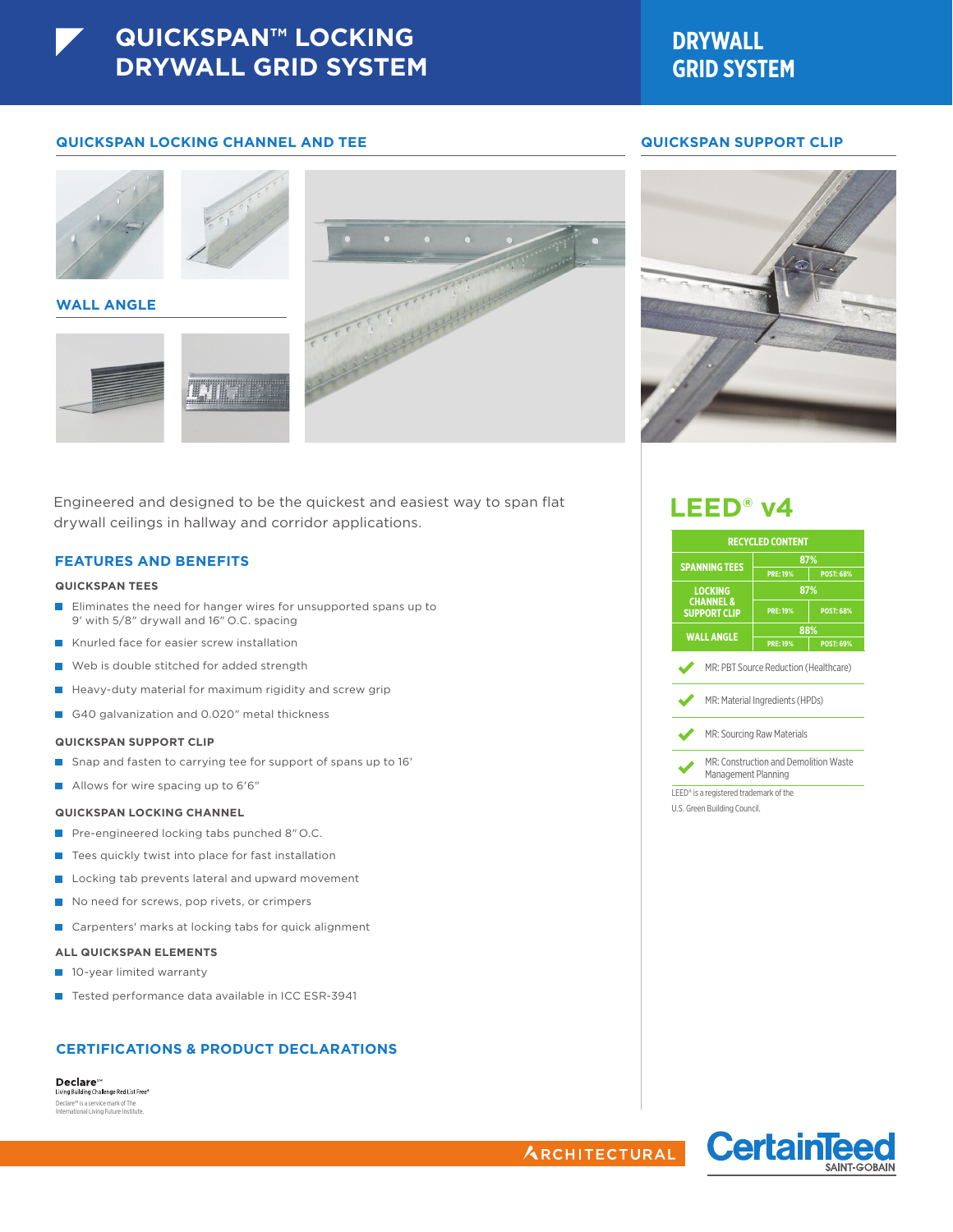# **QUICKSPAN™ LOCKING DRYWALL GRID SYSTEM**

| <b>QUICKSPAN™ LOCKING</b><br><b>DRYWALL GRID SYSTEM</b>   | <b>DESCRIPTION</b>                | <b>DIMENSIONS</b><br>$L \times H \times W$ (IN.) | <b>HANGER/LOCK SPACING (IN.)</b>                                                            | PIECES/<br><b>BUNDLE</b> | LIN.FT./<br><b>BUNDLE</b> | LBS./<br><b>BUNDLE</b> | <b>RECYCLED</b><br><b>CONTENT TOTAL</b> |  |  |  |
|-----------------------------------------------------------|-----------------------------------|--------------------------------------------------|---------------------------------------------------------------------------------------------|--------------------------|---------------------------|------------------------|-----------------------------------------|--|--|--|
| <b>SPANNING TEES</b>                                      |                                   |                                                  |                                                                                             |                          |                           |                        |                                         |  |  |  |
| QST6-13-20                                                | 6' QuickSpan Tee G40              | 72 x 1-9/16 x 1-1/2                              | 4"0.C.                                                                                      | 12                       | 72                        | 25                     | 87%                                     |  |  |  |
| QST8-13-20                                                | 8' QuickSpan Tee G40              | $96x1 - 9/16x1 - 1/2$                            | 4"0.C.                                                                                      | 12                       | 96                        | 34                     | 87%                                     |  |  |  |
| QST10-13-20                                               | 10' QuickSpan Tee G40             | 120 x 1-9/16 x 1-1/2                             | 4"0.C.                                                                                      | 12                       | 120                       | 42                     | 87%                                     |  |  |  |
| QST12-13-20                                               | 12' QuickSpan Tee G40             | $144 \times 1 - 9/16 \times 1 - 1/2$             | 4"0.C.                                                                                      | 12                       | 144                       | 50                     | 87%                                     |  |  |  |
| QST14-13-20                                               | 14' QuickSpan Tee G40             | $168 \times 1 - 9/16 \times 1 - 1/2$             | 4"0.C.                                                                                      | 12                       | 168                       | 59                     | 87%                                     |  |  |  |
| QST16-13-20                                               | 16' QuickSpan Tee G40             | 192 x 1-9/16 x 1-1/2                             | 4"0.C.<br>12                                                                                |                          | 192                       | 67                     | 87%                                     |  |  |  |
| <b>CUSTOM</b>                                             | Custom Length (Max = 16')         | TBD x 1-9/16 x 1-1/2                             | 4"0.C.<br>-                                                                                 |                          | $\qquad \qquad -$         | $\qquad \qquad -$      | 87%                                     |  |  |  |
| <b>WALL ANGLE</b>                                         |                                   |                                                  |                                                                                             |                          |                           |                        |                                         |  |  |  |
| DWA1.5-1.5                                                | 1-1/2" Knurled Wall Angle G40     | $144 \times 1 - 1/2 \times 1 - 1/2$              |                                                                                             | 20                       | 240                       | 45                     | 88%                                     |  |  |  |
| <b>DWA2-2</b>                                             | 2" Knurled Wall Angle G40         | 144x2x2                                          |                                                                                             | 20                       | 240                       | 59                     | 88%                                     |  |  |  |
|                                                           |                                   |                                                  |                                                                                             |                          |                           |                        |                                         |  |  |  |
| <b>LOCKING CHANNEL</b>                                    |                                   |                                                  |                                                                                             |                          |                           |                        |                                         |  |  |  |
| QSLC12-14-20                                              | 12' QuickSpan Locking Channel G40 | 144 x 1-3/4 x 1-9/16                             | 8"0.C.                                                                                      | 12                       | 144                       | 40                     | 87%                                     |  |  |  |
| <b>SUPPORT CLIP</b>                                       |                                   |                                                  |                                                                                             |                          |                           |                        |                                         |  |  |  |
| QSSC1                                                     | QuickSpan Support Clip            | 3.83 x 1.61 x 2                                  | n/a                                                                                         | 100                      | n/a                       | n/a                    | 87%                                     |  |  |  |
| QuickSpan tees and locking channel must be used together. |                                   |                                                  | G-90 galvanization is available for extreme corrosion resistance and exterior applications. |                          |                           |                        |                                         |  |  |  |

Span tees and locking channel must be used together

# **LOAD TEST DATA**

| <b>CLEAR SPAN L/240 NO HANGERS (LBS/FT)</b> |       |                |       |                |             |                             |             |                |             |                 |        |                 |               |                 |               |              |               |
|---------------------------------------------|-------|----------------|-------|----------------|-------------|-----------------------------|-------------|----------------|-------------|-----------------|--------|-----------------|---------------|-----------------|---------------|--------------|---------------|
| <b>SPAN LENGTH</b>                          | (48"  | 4'6''<br>(54") | (60") | 5'6''<br>(66") | 6'<br>(72") | 6'6''<br>(78 <sup>n</sup> ) | 7'<br>(84") | 7'6''<br>(90") | 8'<br>(96") | 8'6''<br>(102") | (108") | 9'6''<br>(114") | 10'<br>(120") | 10'6''<br>(126" | 11′<br>(132") | 12'<br>(144" | 14'<br>(168") |
| LOAD (LBS/SQ, FT.)                          | 33.86 | 24.02          | 17.51 | 13.16          | 10.13       | 7.97                        | 6.38        | 5.19           | 4.28        | 3.60            | 3.31   | 2.81            | 2.41          | 2.08            | 1.81          | 1.51         | 1.03          |

# **SPAN LOAD TEST DATA (WITHOUT SUPPORT CLIP)**

| <b>SPANNING TEE</b><br><b>SPACING</b><br>(LBS/SQ. FT.) |           | <b>SPAN LENGTH</b> |         |               |            |               |           |             |            |            |              |                 |              |              |  |
|--------------------------------------------------------|-----------|--------------------|---------|---------------|------------|---------------|-----------|-------------|------------|------------|--------------|-----------------|--------------|--------------|--|
|                                                        | 4' (48'') | 4' 6'' (54'')      | 5'(60") | 5' 6'' (66'') | $6'$ (72") | 6' 6'' (78'') | 7' (84'') | 7'6''(90'') | $8'$ (96") | 9' (108'') | $10'$ (120") | $11'3''$ (135") | $12'$ (144") | $14'$ (168") |  |
| 8"0.C.                                                 | 50.5      | 35.85              | 26.2    | 19.64         | 15.2       | 11.9          | 9.6       | 7.75        | 6.4        | 5.0        | 3.6          | 2.6             | 2.25         | 1.54         |  |
| $16"$ O.C.                                             | 25.5      | 18.06              | 13.2    | 9.89          | 7.6        | 5.99          | 4.8       | 3.9         | 3.2        | 2.5        | 1.81         | 1.31            | 1.14         | 0.77         |  |
| 24" O.C.                                               | 16.9      | 12.01              | 8.8     | 6.58          | 5.1        | 3.99          | 3.2       | 2.6         | 2.14       | 1.66       | 1.21         | 0.87            | 0.76         | 0.52         |  |

Note: 2-ply 5/8" drywall weighs approx. 5.0 lbs/sq. ft. 5/8" drywall weighs approx. 2.5 lbs/sq. ft. 1/2" drywall weighs approx. 2.0 lbs/sq. ft. 1/2" Easi-Lite weighs approx. 1.4 lbs/sq. ft.

|            | <b>MAX DESIGN SPAN FOR</b><br>5 LBS/SQ. FT. (DOUBLE 5/8" BOARD) |            | <b>MAX DESIGN SPAN FOR</b><br>2.5 LBS/SQ. FT. (5/8" BOARD) |            | <b>MAX DESIGN SPAN FOR</b><br>2.0 LBS/SQ. FT. (1/2" BOARD) | <b>MAX DESIGN SPAN FOR</b><br>1.4 LBS/SQ. FT. (LIGHTWEIGHT1/2" BOARD*) |                    |  |  |
|------------|-----------------------------------------------------------------|------------|------------------------------------------------------------|------------|------------------------------------------------------------|------------------------------------------------------------------------|--------------------|--|--|
| 8"0.C.     | $107.7$ " (8' 11")                                              | 8"0.C.     | $135.6"$ (11' 3")                                          | 8"0.C.     | 152.3" (12' 8")                                            | 8"0.C.                                                                 | 168''(14')         |  |  |
| $16"$ O.C. | $82.8$ " (6' 10")                                               | $16"$ O.C. | $107.7$ " (8' 11")                                         | $16"$ O.C. | 116'' (9'7'')                                              | $16"$ O.C.                                                             | $130.6$ " (10' 5") |  |  |
| 24"0.C.    | 72.3''(6')                                                      | 24"0.C.    | $91.1$ " (7' 7")                                           | 24"0.C.    | $98.2$ " (8' 2")                                           | 24"0.C.                                                                | $114.1$ " (9' 5")  |  |  |

CertainTeed Easi-Lite™ Drywall boards weigh between 1.2 and 1.4 lbs/sq. ft.